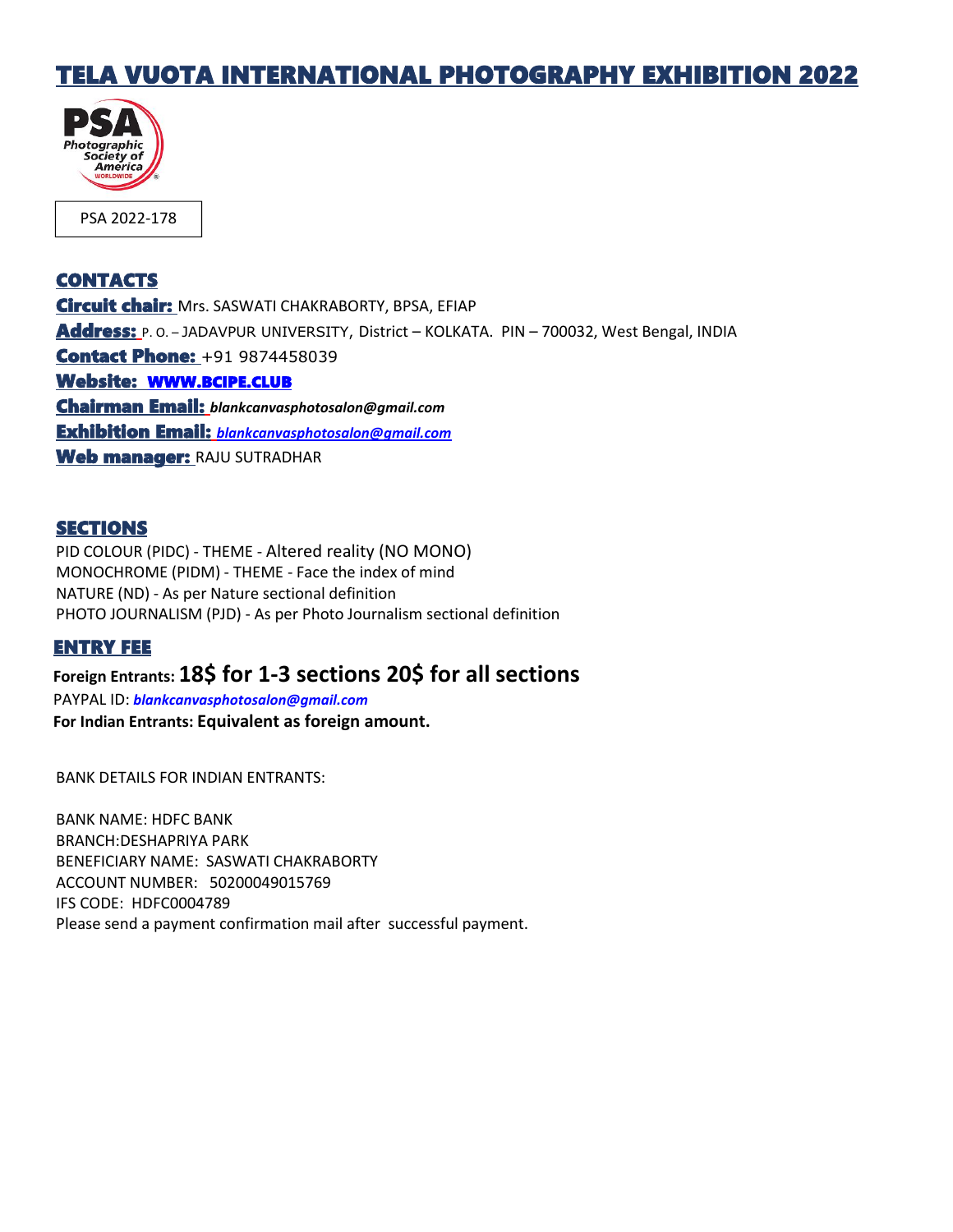## CALENDAR

Closing Date: 17th MAR, 2022 Start Judging Date: 27th MAR 2022 End Judging Date: 07th APR 2022 Entrant Notification Deadline: 21th APR 2022 Filing EDAS Reports: 7<sup>th</sup> MAY 2022 Electronic Catalog & Awards Available on: 23th JUN 2022 Online Gallery: 23th Jun 2022

## JUDGES

- SUBRATA BYSACK, GMPSA/P, EFIAP/P (INDIA) (PIDM,PIDC,ND,PJD)
- ACHINTA KUMAR SAHA, GMPSA, EFIAP/P (INDIA) (PIDM,PIDC,ND,PJD)
- CHINMOY DUTTA, MPSA, EFIAP (INDIA) (PIDM,PIDC,ND,PJD)

## AWARDS (In Each Section)

1 PSA GOLD GREEN CORRIDOR GOLD BLANK CANVAS GOLD HPS FOTOCLUB GOLD e-RIBBONS CHAIRMAN CHOICE GOLD MEDAL

## Catalog:

PDF downloadable from web site by exhibitors.

## EXHIBITION REQUIREMENTS

**IMAGE AND ENTRY REQUIREMENTS** This exhibition is open to anyone; however, an entry may be rejected when the Sponsor or the Exhibition Organizers, in their reasonable discretion, believes the entry does not conform to exhibition rules and these Conditions of Entry. Membership in any photographic organization is not required.

**Sanctions**: Entries will not be accepted from any entrant who is currently sanctioned by PSA. Entry fees are not refundable in these circumstances

### **PSA Star Ratings**

To receive proper Star ratings credit from PSA, entrants must provide their names and country exactly the same in each exhibition. Aliases are not permitted. Please contact PSA in the event of name changes or relocating to another country. Using one's name differently in different exhibition exposes the entrant to the risk that many of their acceptances may not be recognized by PSA Star Ratings.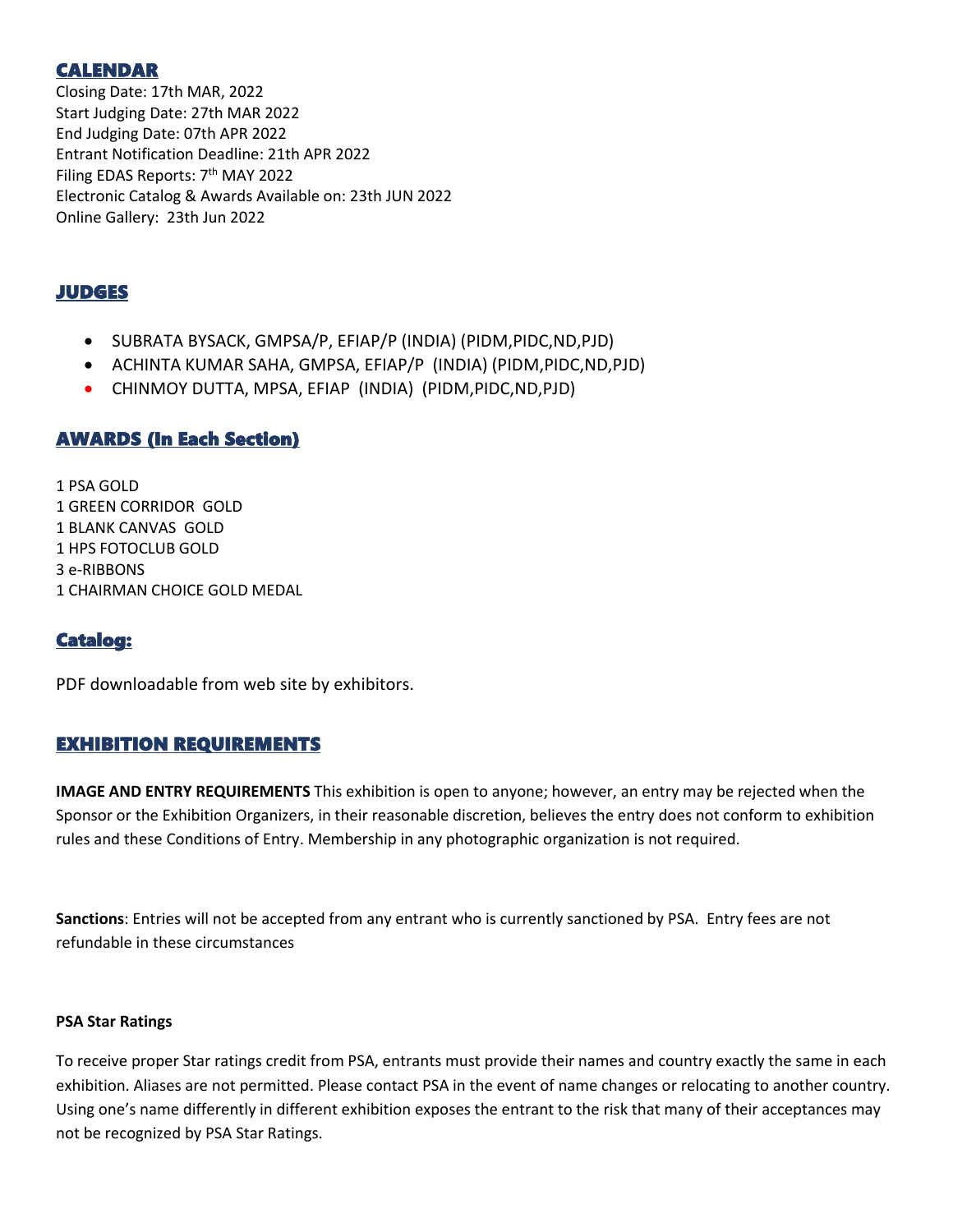## **Image Creation**

Entries must originate as photographs (image-captures of objects via light sensitivity) made by the entrant on photographic emulsion or acquired digitally.

## **Certification**:

By virtue of submitting an image, the entrant certifies the work as his or her own. Images may not incorporate elements produced by anyone else (for example: clip art, images or art by others downloaded from the Internet). Aliases are not allowed.

## **Reproduction**

The entrant permits the sponsors to reproduce all or part of the entered material free of charge for publication and/or display in media related to the exhibition. This may include low resolution posting on a website. Note: Entrants who indicate that their images may not be reproduced or used "will not be eligible for awards" or inclusion in audio-visuals of the exhibition "and could be subject to disqualification" by the exhibition sponsors. The exhibition assumes no liability of any misuse of copyright

**Alteration and Computer Generation** Subject to Divisional restrictions (particularly Nature, Photo Travel, and Photojournalism) images may be altered, either electronically or otherwise, by the maker; adjustments to enhance images or creatively modify images are allowed providing the underlying photograph is retained in a way that is obvious to the viewer. Images may not be constructed entirely with a computer, and must be the sole work of the author

**Re-use of accepted images**: Any image that has been accepted in this exhibition, past or present, may not be entered again in the same Division Star Ratings Class any future instances of this exhibition. It may, of course, be entered in any other PSA recognised exhibitions but **must always have the same title**. **Re-titling in another language is not allowed.**

**Entry**: An Entry consists of, up to and including, four (4) images entered by a single entrant into the same Section. An entrant may only enter a specific Section once.

#### **Titles**:

Each image must have a unique title **that is a description of the image**. That unique title must be used for entry of that image or of an identical Image into any and all PSA-Recognized exhibitions. Titles must be 35 characters or fewer. No titles may be visible to the judges, and nothing in the image may identify the maker. Titles may not include file extensions such as .jpg or .jpeg (or any other camera capture filenames such as IMG 471). Titles may not consist of personal identifiers possibly augmented by a number; or include words such as "untitled" or "no title". Titles may not consist solely of numbers unless those numbers are prominently contained within the image, such as a contestant number in a race.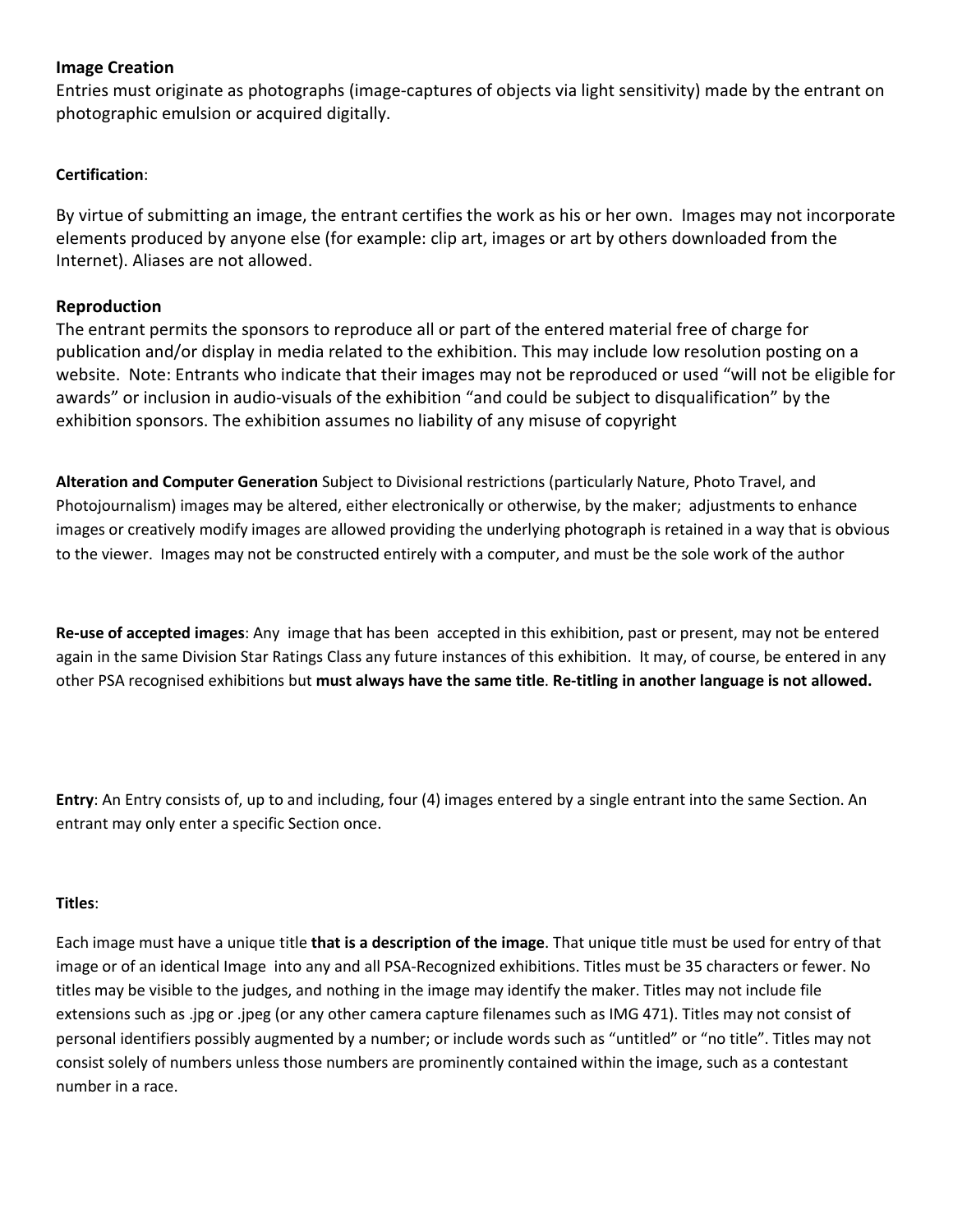#### **Color and Monochrome:**

Color and Monochrome images from the same capture that share substantial pictorial content in common will be considered the same image and must be given the same title.

## **IMAGE SPECIFICATIONS :**

Required dimension of images in horizontal side must be with in **1920 pixels.**

Required dimension of images in vertical side must be with in **1080 pixels.**

The image file must be in **JPEG** format.

Please submit images with **300 dpi resolution & colour space sRGB File** size of the Image should not

### exceed **2MB**.

While filling up the entry form, Please give full titles as you want them to be printed in the catalogue.

Titles should not be unduly long max 35 characters.

Oversized images will be rejected by the software and the entrant required to resubmit their entry with

properly sized images.

The Exhibition will be conducted in accordance with the rules of the PSA.

An entrant's images will not be presented to the judges consecutively. An entrant's four images will be distributed throughout four rounds of judging in that section. Distribution of images will be in the same round order as submitted by the entrant.

## **JUDGING METHOD :**

1. Judging will be remote on-line.

2. The equipment or computer used by the individual judge should have minimum 1920x1080 px resolution and 19 inch screen size & color-calibrated.

- 3. We are assuring that all judges will be using equipment capable of displaying images at 100%.
- 4. Target range : The target range for acceptances are within 29-35%.

## Disqualification Norms:

A) Barred entrants by PSA will not be allowed in this exhibition.

B) Color images may not be entered in PID Monochrome section(s).

C) DQs are for breaches of PSA rules and breaches of definitions – e.g. cruelty to animals definitely DQd, clear manipulation in ND, PT, PJ definitely DQd.

D) Submitted images in Nature, Photo Travel and Photo Journalism may have borders within 5 pixels.

E) In case a raw file is requested by the organizer, non-compliance within the stipulated time may result in disqualification of the submitted image.

- F) If two judges DQ then the DQ stands. If only one judge DQs then it must be discussed
- G) Preferably on the scorecard DQ should be stated with a reason for the DQ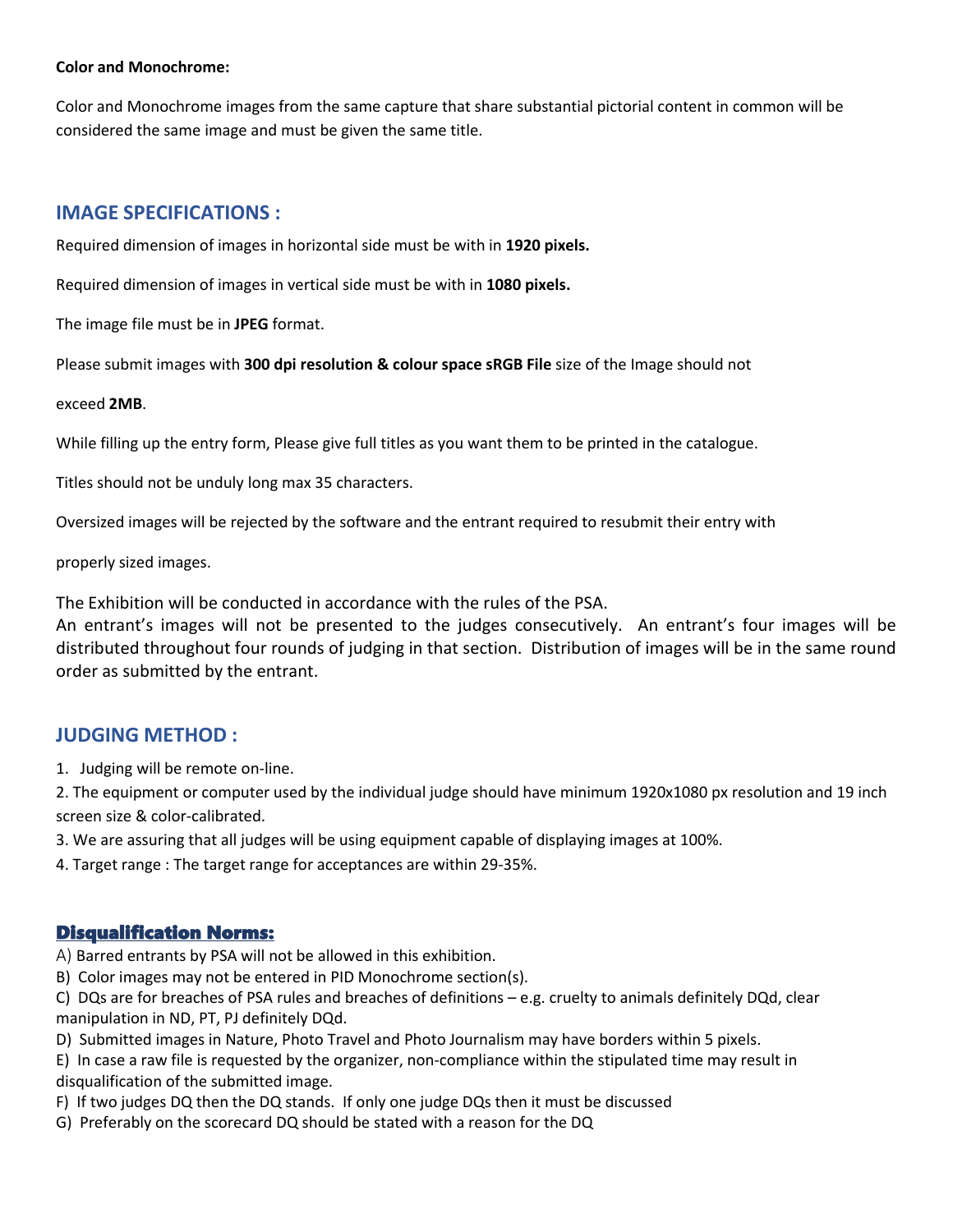## **DATA PROTECTION**

By entering this exhibition, you are explicitly consenting to the personal details you have supplied, including email addresses, being held, processed and used by the exhibition organizers for purposes associated with this exhibition. You also explicitly consent to such information being sent to organizations that have accorded official recognition, patronage or accreditation to this exhibition. You acknowledge and accept that entering this exhibition means that the status and results of your entry may be made public.

## **SUBJECT MATTER AND SECTION DEFINITIONS**

### **Statement on Subject Matter applicable to all sections**

The fundamental rule that must be observed at all times and **applies to all sections** offered in exhibitions with FIAP patronage or PSA recognition is that **the welfare of living creatures is more important than any photograph**. This means that practices such as baiting of subjects with a living creature and removal of birds from nests, for the purpose of obtaining a photograph, are highly unethical, and such photographs are not allowed in any exhibition with FIAP patronage or PSA recognition. Under no circumstances may a living creature be placed in a situation where it will be killed, injured or stressed for the purpose of obtaining a photograph. This rule applies regardless of whether or not the creature being killed, injured or stressed is visible in the captured image.

There are also concerns about the use of aerial photography, drones, helicopters, low flying aircraft. These should not cause any interference with other individuals or animals which causes a disturbance in their normal activity or disrupt the way any individuals or animals interact with their environment.

Entry in this exhibition is conditional on accepting these policies. The content of images must comply with these General Conditions and with the Division and Section definitions listed in these conditions. Images that - in the sole opinion of the judges or the Exhibition Organizers - do not comply, will be disqualified so the entrant may be aware of the problem when considering entry into other exhibitions with FIAP patronage/PSA recognition.

Further details on the PSA's drone policy may be found at [https://psa-photo.org/index.php?psa-policies#drone](https://psa-photo.org/index.php?psa-policies%23drone)

### **PSA Monochrome Definition**

An image is considered to be Monochrome only if it gives the impression of having no color (i.e. contains only shades of grey which can include pure black and pure white) OR it gives the impression of being a grayscale image that has been toned in one color across the entire image. (For example by Sepia, red, gold, etc.) A grayscale or multi-colored image modified or giving the impression of having been modified by partial toning, multi-toning or by the inclusion of spot coloring does not meet the definition of monochrome and shall be classified as a Color Work.

**Grayscale Monochrome** images may be entered for Nature, Photojournalism and Photo Travel but toned images are not permitted for these sections. Monochrome images **may not** be entered in PID Color Sections

### **PSA/FIAP Nature Definition**

Nature photography records all branches of natural history except anthropology and archaeology. This includes all aspects of the physical world, both animate and inanimate, that have not been made or modified by humans.

Nature images must convey the truth of the scene that was photographed. A well-informed person should be able to identify the subject of the image and be satisfied that it has been presented honestly and that no unethical practices have been used to control the subject or capture the image. Images that directly or indirectly show any human activity that threatens the life or welfare of a living organism are not allowed.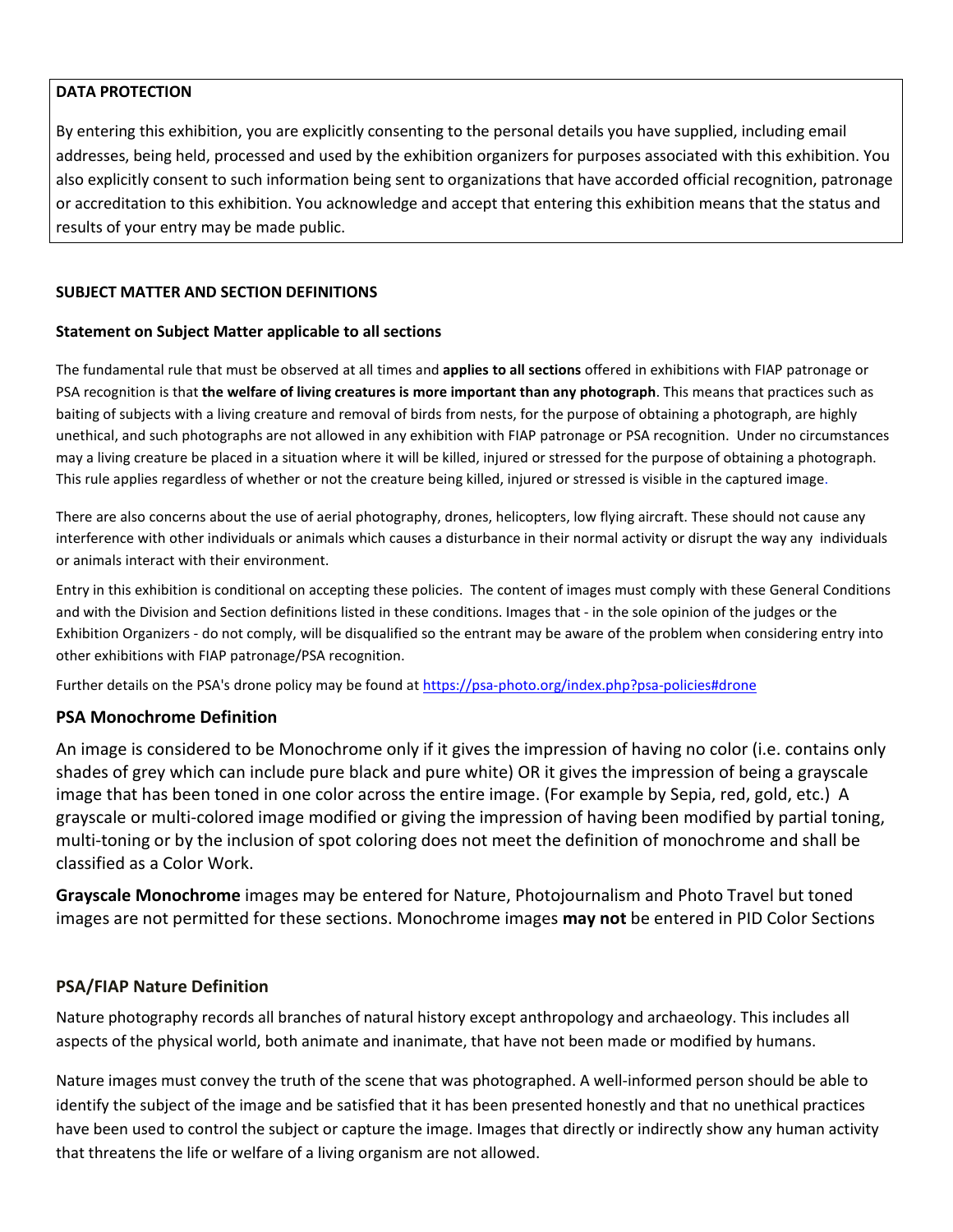The most important part of a Nature image is the nature story it tells. High technical standards are expected and the image must look natural. Adding a vignette or blurring the background during processing is not allowed.

Objects created by humans, and evidence of human activity, are allowed in Nature images only when they are a necessary part of the Nature story.

Photographs of human-created hybrid plants, cultivated plants, feral animals, domesticated animals, human-created hybrid animals and mounted or preserved zoological specimens are not allowed.

Images taken with subjects under controlled conditions, such as zoos, are allowed.

Controlling live subjects by chilling, anaesthetic or any other method of restricting natural movement for the purpose of a photograph is not allowed.

No modification that changes the truth of a Nature image is allowed. Images may be cropped but no other technique that removes, adds or moves any part of the image is allowed.

Techniques that remove elements added by the camera, such as dust spots, digital noise and lens flare are allowed.

Complete conversion of colour images to greyscale monochrome is allowed. Partial conversion, toning and infrared captures or conversions are not allowed.

Images of the same subject that are combined in-camera or with software by focus stacking or exposure blending are allowed. Multiple images with overlapping fields of view that are taken consecutively and combined in-camera or with software (image stitching) are allowed.

*Attention is drawn to the PSA Statement on Subject Matter which applies to all sections*

## **Borders**

For the purpose of this exhibition any border added to a Nature digital file must be a single border of white or grey, no greater than 3 -5 pixels in width.

### **Photojournalism Definition**

Photojournalism entries are images with informative content and emotional impact, reflecting the human presence in our world. The journalistic (story-telling) value of the image should receive priority over pictorial quality. Images that misrepresent the truth, such as those from events or activities arranged specifically for photography, or of subjects directed or hired for photography, are not eligible.

Techniques that add, relocate, replace, remove or change any element in the original scene, except by cropping, are not permitted. The only allowable modifications are removal of dust, scratches or digital noise and restoration of the appearance of the existing scene, or complete conversion to full monochrome. Other derivations, including infrared, are not eligible.

*Attention is drawn to the PSA Statement on Subject Matter which applies to all sections*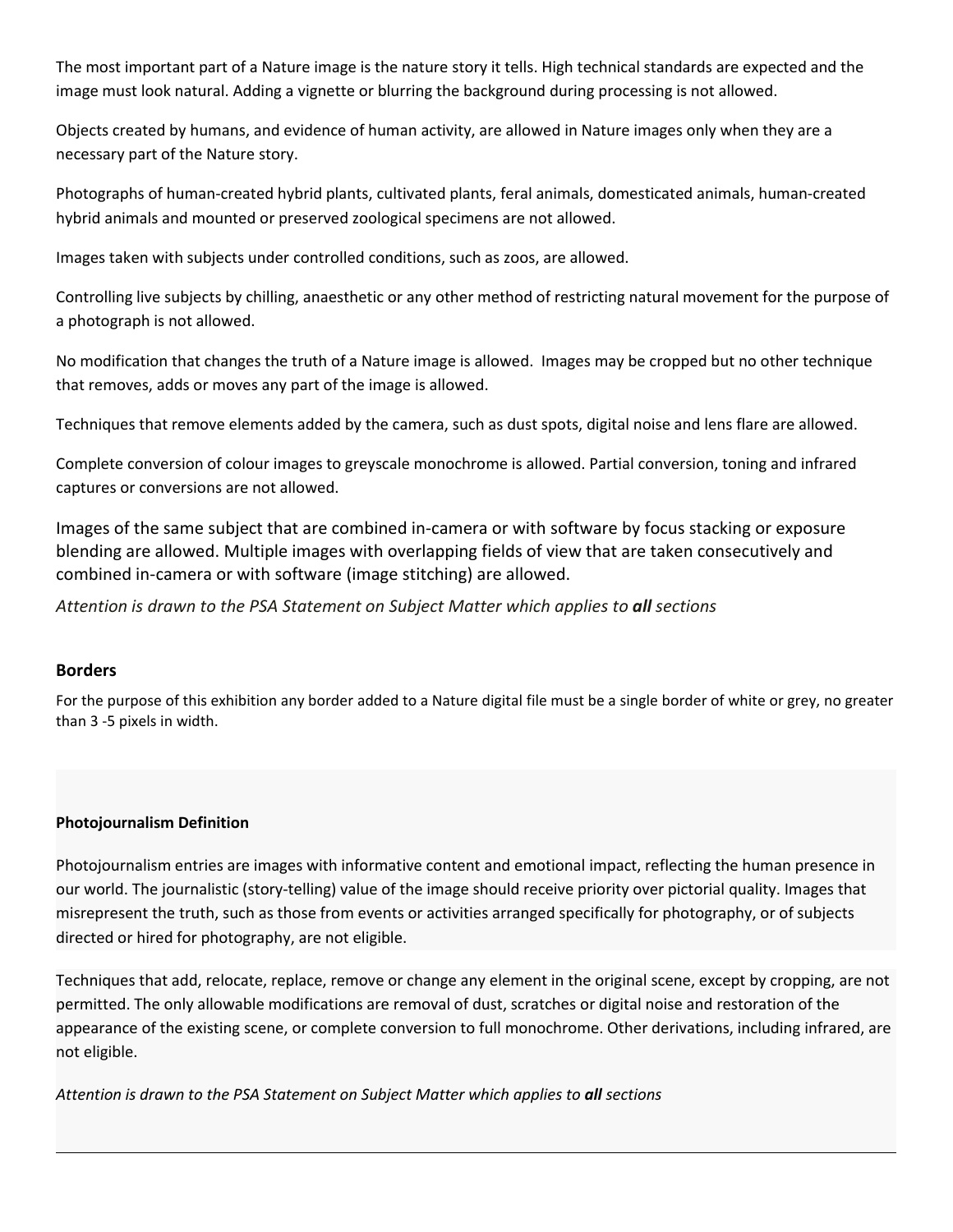For the purpose of this exhibition, toned images are not allowed in Photojournalism sections. Any monochrome image entered must be "greyscale monochrome".

## **Vignettes and Borders**

For the purpose of this exhibition, vignettes are not allowed in Photojournalism Digital images. Any border added must be a single border of white or grey, no greater than 3 -5 pixels in width.

## **Breaches of Rules**

If, at any time, it is determined in the reasonable discretion of the exhibition organizer or the judges before, during, or after the judging of an exhibition that an entrant has submitted entries where one or more images may fail to comply with these Conditions of Entry, including the stated definitions, the exhibition organizers reserve the right to delete the entry from the exhibition and void any or all acceptances or awards in connection with the exhibition. Fees may be forfeited or refunded in these circumstances. The entrant acknowledges that the decision of the exhibition organizers or the judges is final

In order to ensure that images comply with the Conditions of Entry and definitions, the exhibition organizers may carry out reasonable measures to verify that:

a) the images are the original work of the entrant and

b) the images comply with the rules and definitions as set out in these Conditions of Entry

These steps include, but are not limited to, questioning any entrant, requiring the submission of RAW files or other digital files representing the original capture of the submitted image(s), confronting the entrant with evidence that one or more submitted images fails to comply with the Conditions of Entry (also known as Entry Rules), and offering the entrant a reasonable opportunity to provide counter evidence to refute the exhibition organizer's evidence by a set deadline. Such entries that are not cleared or are still questionable after the entrant has presented evidence may be considered in breach of these Conditions of Entry, and declined. Such entries may be referred to PSA for further investigation of possible ethics violations

PSA retains the right to investigate in any way all complaints/suspicions of breaches of entry conditions, impose sanctions if deemed necessary, void the acceptances of any image found to violate the PSA rules, include the entrant's name on the list of sanctions provided to Exhibitions, and share such investigations with FIAP. Entrants automatically agree to these terms by the act of entering the Exhibition and agree to cooperate with any investigation.

If another party is submitting images on the entrant's behalf, the entrant willstill be held responsible for adhering to these Conditions of Entry (Entry Rules) **and will be subject to sanction for any violations** to these Conditions of Entry and PSA's Statement of Ethics that may result. If another party is processing images for an entrant or submitting images on the entrant's behalf, the entrant will still be held responsible for adhering to all Conditions of Entry including the specific conditions in the relevant definitions.

**NOTICE**: When an entrant fills in the Entry Form to submit an entry the entrant will see a feature to affirm he or she has read these Conditions of Entry when he or she fills out the entry form. If the entrant does not so affirm the entry will not be submitted